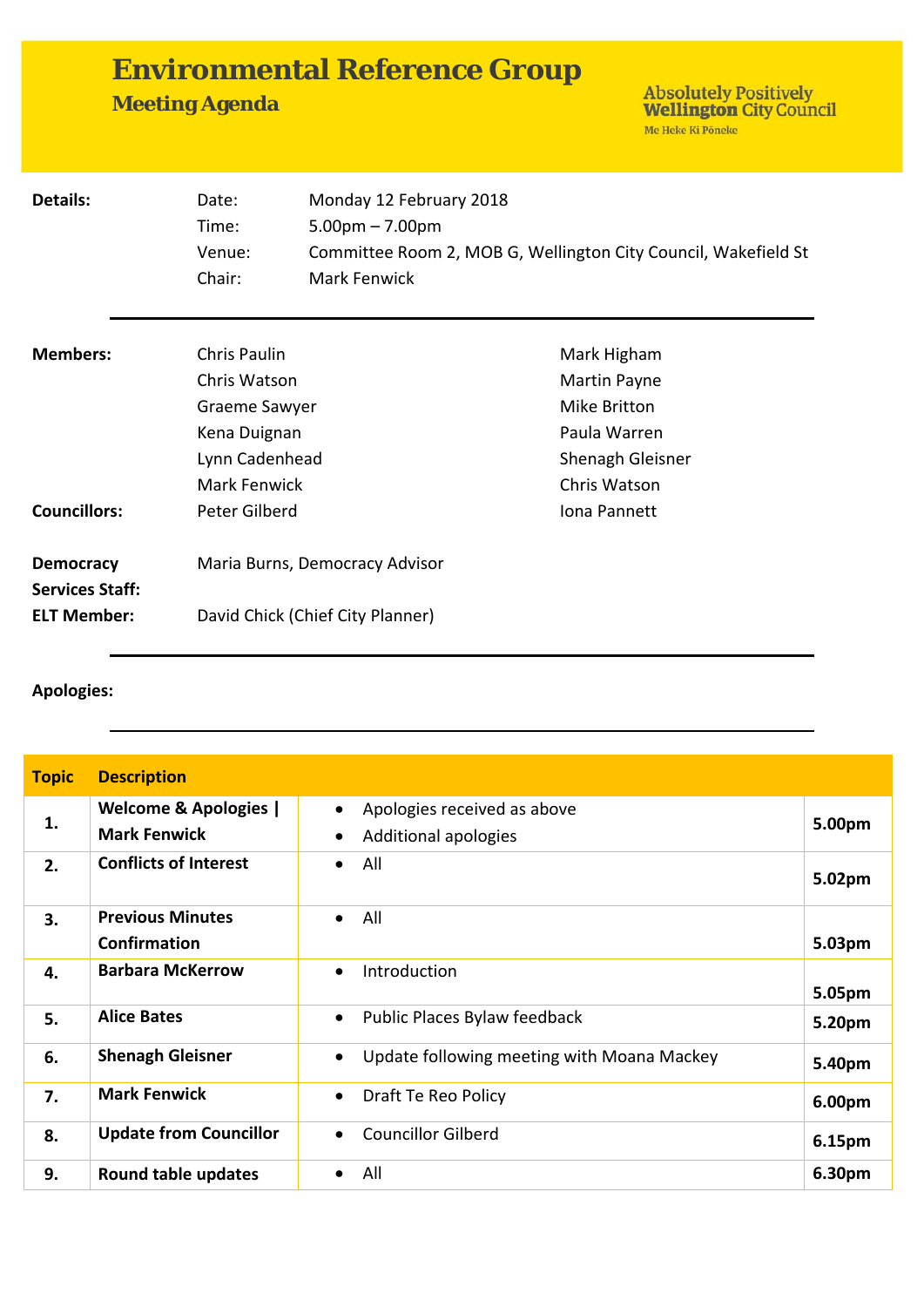|     | from portfolio groups<br>Portfolio work/feedback<br>and general catch-up |                                     |        |
|-----|--------------------------------------------------------------------------|-------------------------------------|--------|
| 10. | <b>General Business</b>                                                  | All<br>$\bullet$                    | 6.45pm |
| 11. | <b>Next Agenda Due</b>                                                   | Wednesday 7 March 2018<br>$\bullet$ |        |

**Actions:** The following tables the actions, responsibilities and deadlines from previous meetings

| <b>Action Points Arising at Previous Meetings</b> |                                                                                              | <b>Responsibility</b> | <b>Deadline</b>      |
|---------------------------------------------------|----------------------------------------------------------------------------------------------|-----------------------|----------------------|
| 1.                                                | Use Loomio to develop portfolio principles                                                   | All                   | Ongoing              |
| 2.                                                | Let's Get Welly Moving submission                                                            | Paula/All             | Completed            |
| 3.                                                | Update from Bec Ramsey                                                                       | Maria                 | 12 March             |
| 4.                                                | ERG recruitment of new member                                                                | Maria                 | Current / end of Feb |
| 5.                                                | Group to work towards making strong submission<br>on LTP, esp. re principles and performance | All                   | Ongoing              |
|                                                   | indicators; Chris P to coordinate                                                            |                       |                      |